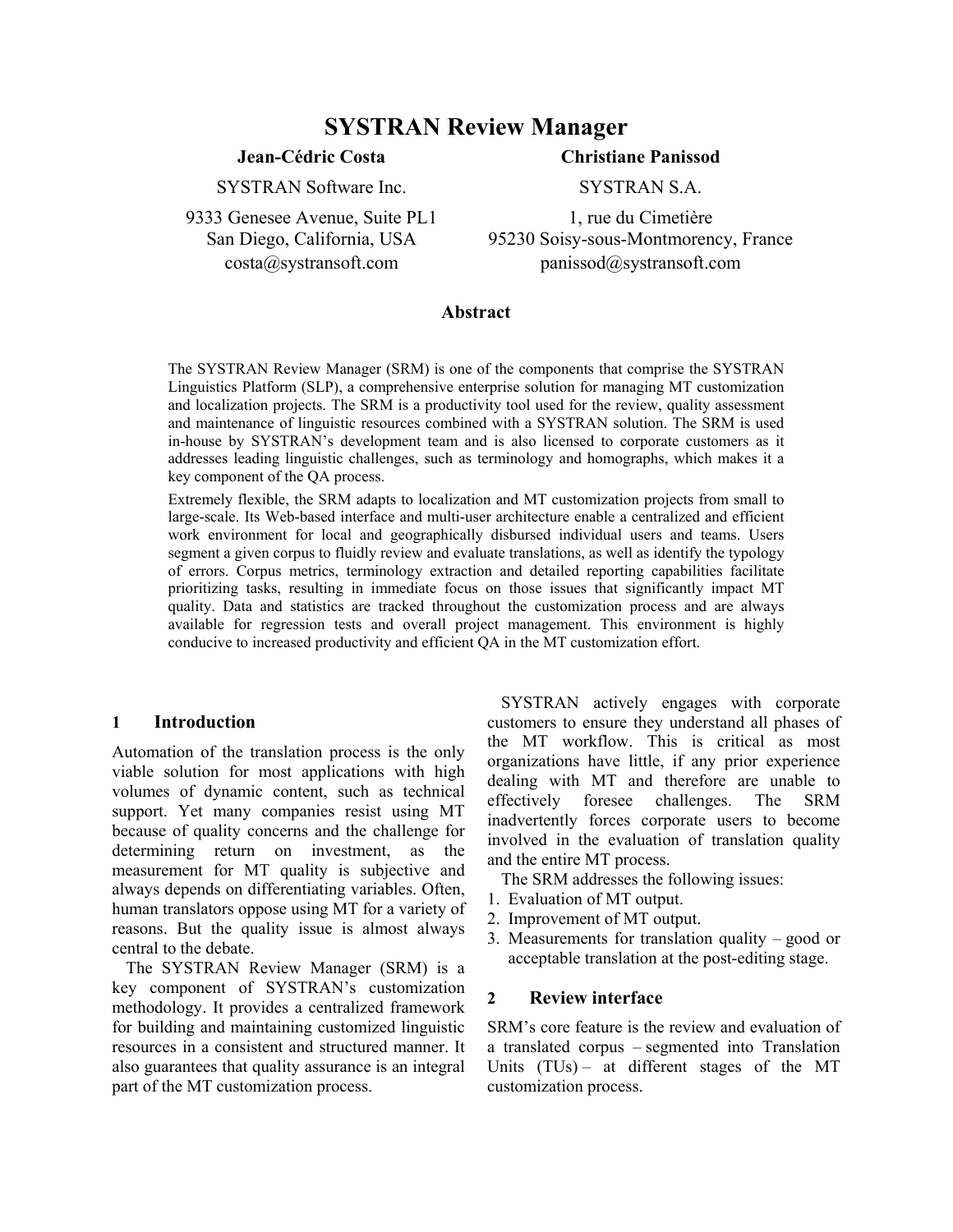Reviewers work on automatically generated HTML reviews forms that display:

- The *source TU* and frequency in the corpus.
- The *translated TU*, in which unknown words (NFWs), customized dictionary entries, and other information are easily identifiable by color codes.
- The *review criteria*: defined by the administrator and used by the reviewer. The criteria combine options from drop-down lists and/or free-form text fields.



**Figure 1:** Translation review task

Additional information on each TU is available to the reviewer by clicking on the TU unique identifier. This information includes metrics (words, characters, frequency, etc.), list of documents in which the TU appears, and the TU context.

## **3 Review typology**

There are two main types of translation review tasks:

- After an MT system update: used to check for regression and measure the new translation quality level.
- For MT system maintenance: used to further improve translation quality by translation review cycles and the addition of new dictionary entries.

The review typology is fully customizable. This enables the SRM to be extremely flexible, suitable for both linguists and non-linguists, and adaptable to a variety of review requirements.

## **3.1 Quantitative assessment: rating**

The simplest form of a review criterion is boolean: "Correct translation" or "Incorrect translation". This is suited for fast, yet efficient user ratings with bilingual skill-sets and knowledge of the

terminological domain (linguistic expertise is not required). For this typology, the average review speed is about 150 TUs per hour.

However, the review criterion is often refined to include a typology of error for "Incorrect translations". As the bulk of the customization work is terminology related, the item "Incorrect translation" is often replaced by the following values: "Requires a Do Not Translate (DNT) entry" or "Requires a multilingual entry". A further detailed error typology (such as morphology, homograph, word order, etc.) may be included for reviews performed by linguists.



**Figure 2:** Simple review criterion

The SYSTRAN Translation Quality Metric is used when the customization work focuses on technical support texts. This metric is based on the Society of Automotive Engineers (SAE) J2450 translation quality metric, used to measure human translation but adapted for MT use. A weighted numerical score represents the average translation quality of a TU, based on the number of errors in 3 categories: grammar, terminology and format. With such a typology, the average review speed drops down to about 80 TUs per hour.

## **3.2 Qualitative assessment**

Review criteria may include a text field that allows users to provide qualitative feedback on the translations, such as free-form comments. However, such feedback usually requires manual analysis by a linguist.

## **3.3 Dictionary enrichment**

Qualitative feedback about the translation results is used to improve the translation quality. The SRM takes advantage of SYSTRAN's IntuitiveCoding® technology, able to turn a review criterion's text field into a Bilingual Dictionary Editor. While rating the translation, reviewers may add new terminology using this field. The average speed for this type of review is about 50 TUs per hour.

For example, an English to German entry: support (noun) = Hilfe (noun) (feminine)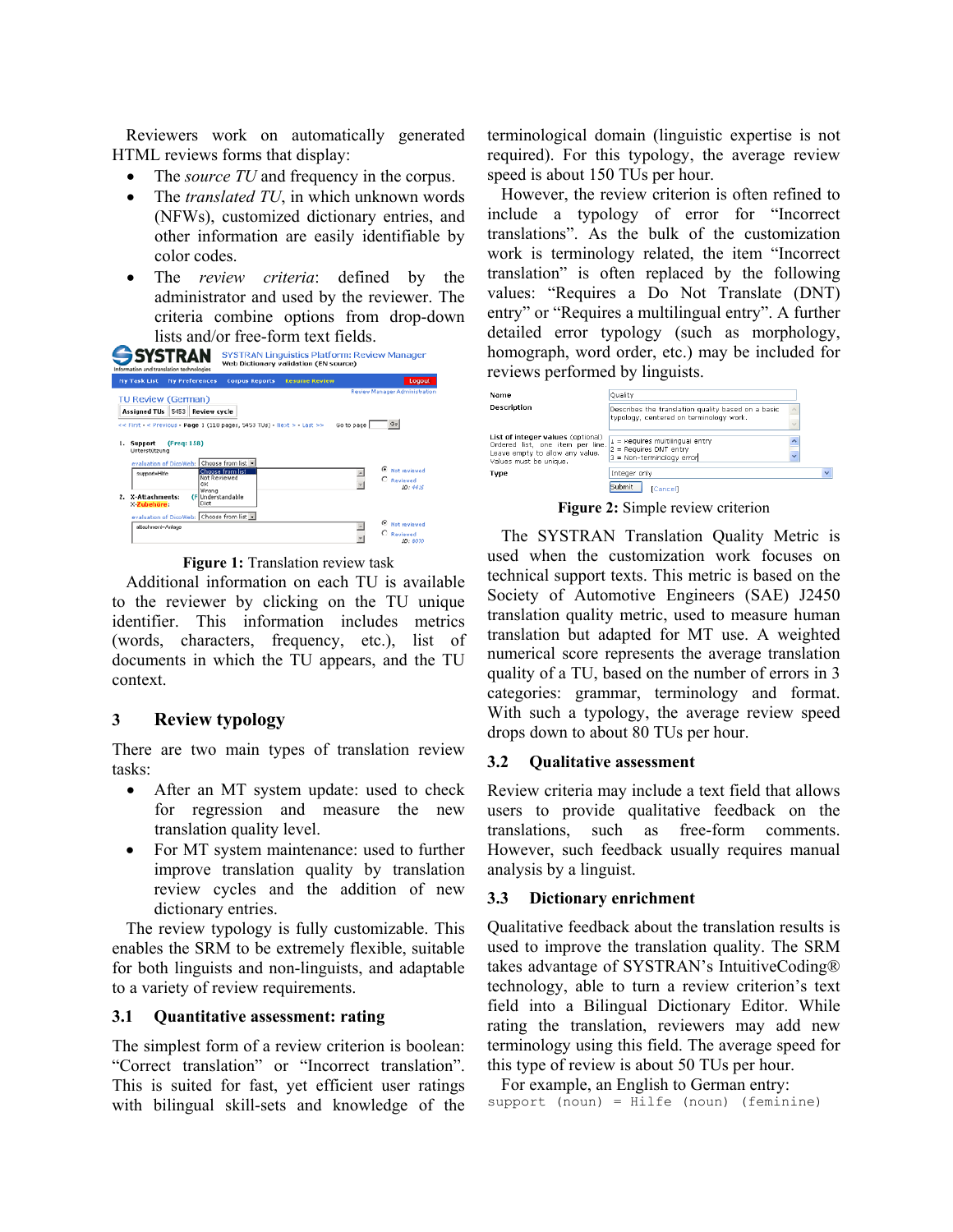#### and some Do Not Translate (DNT) entries:

Oracle (company name) Mike (proper noun) (masculine)

#### **Reports and Statistics**

| Review Cycle Wire - User dictionary specified | and target language German |  |  |
|-----------------------------------------------|----------------------------|--|--|
|                                               |                            |  |  |

- C Source corpus profile ● Translated corpus profile<br>● NFW list [View] [Download]
- 
- · Review status report
- Review data extraction<br>• User Dictionary generated by the reviewers [View] [Download] [Compile]

### **Figure 3:** Reports and statistics page for UD compilation

The bilingual list of words, compounds, or expressions introduced by the reviewers is exported to the SYSTRAN Dictionary Manager (SDM) – another component of the SYSTRAN Linguistics Platform  $(SLP)$  – for further processing. Alternatively, it is automatically compiled into a runtime User Dictionary (UD).

The resulting UD is then used to re-translate the source corpus. New translations are quickly compared to previously translated TUs. The new UD terminology is displayed on-screen in green. A Microsoft Word-like revision mode emphasizes the changes.

| 4. STP might put one of the links in the blocking mode to avoid loops .<br>Le STP pourrait mettre une des liaisons dans le mode de blocage pour éviter des boucles.<br>Le STP pourrait mettre une des liaisons dans le mode bloc de blocage pour éviter des boucles. |          |        |         | (Frea: 1) |
|----------------------------------------------------------------------------------------------------------------------------------------------------------------------------------------------------------------------------------------------------------------------|----------|--------|---------|-----------|
| Terminology:                                                                                                                                                                                                                                                         | Grammar: |        | Format: |           |
|                                                                                                                                                                                                                                                                      |          |        |         |           |
| $\ddot{\phantom{1}}$                                                                                                                                                                                                                                                 |          | $\sim$ |         |           |

**Figure 4:** Checking for improvements and regressions

The reviewer validates that no regressions were caused by the UD entries and that the translation results meet user expectations.

### **4 Corpus**

A *review project* is associated to an MT customization effort, characterized by a specific source language and a corresponding source corpus. The *corpus* is indexed, analyzed by the SRM and segmented into unique Translation Units (TUs). TU frequency and many other metrics are computed and used to generate a corpus profile.

As MT customization projects often require work on large corpora, only a statistically significant part of the corpus is reviewed. It is especially important to be able to focus on those issues that bear the biggest impact on translation quality.

#### **Source Corpus Profile**

|         | TUs   | Unique TUs | $\mathbf{O}/\mathbf{O}$ | Words  | <b>Characters</b> Size |         | <b>Text ratio</b> |
|---------|-------|------------|-------------------------|--------|------------------------|---------|-------------------|
| Minimum | 20    | 20         | 100.00%                 | 237    | 1243                   | 1292    | 96.21%            |
| Maximum | 10935 | 10835      | 99.09%                  | 162711 | 901437                 | 956971  | 94.2096           |
| Average | 1600  | 1544       | 96.50%                  | 22884  | 126714                 | 150918  | 83.96%            |
| Total   | 48006 | 45947      | 95.71%                  | 686524 | 3801425                | 4527538 | 83.96%            |

| here are 45947 unique TUs out of 48006 total TUs (i.e. a 95.71% unicity) |  |  |  |
|--------------------------------------------------------------------------|--|--|--|

|         |      |     | Frequency   Words   Characters |
|---------|------|-----|--------------------------------|
| Minimum | 1    | 1   | 1                              |
| Maximum | 155  | 120 | 839                            |
| Average | 1.04 | 15  | 82                             |
| Total   | NA   |     | 678218 3765799                 |

**Figure 5:** Source corpus profile (partial)

The SRM offers an advanced corpus subset extraction tool that allows users to:

- Extract high frequency sentences.
- Extract sentences with NFWs.
- Extract sentences with a specific word, phrase or regular expression.
- Extract only sentences with a change in the translation, observed when comparing two states of the MT system.

|                                                                                                                                                                               | Optional: select a review cycle to have some selection criteria that apply to the translated TUs. |               |                 |
|-------------------------------------------------------------------------------------------------------------------------------------------------------------------------------|---------------------------------------------------------------------------------------------------|---------------|-----------------|
| Review cycle SYSTRAN CSD+UD translation comparison #2 - 2003/07/21 v and target language Spanish<br>previous cycle is: SYSTRAN CSD only translation baseline #2 - 2003/07/21. |                                                                                                   |               | $\sim$<br>. The |
| Criteria on source TU                                                                                                                                                         | Criteria on translated TU                                                                         |               |                 |
| Words<br>> 5                                                                                                                                                                  | <b>NFW</b>                                                                                        | >1            |                 |
| >2<br>Frequency                                                                                                                                                               | <b>Dict.</b> entries                                                                              |               |                 |
| Size                                                                                                                                                                          | Dict. coverage                                                                                    |               |                 |
| Contains<br>order                                                                                                                                                             | Contains                                                                                          |               |                 |
| Does NOT contain in order to                                                                                                                                                  | Does NOT contain                                                                                  |               |                 |
| Criteria on previous translated TU                                                                                                                                            | Translation comparison criteria                                                                   |               |                 |
|                                                                                                                                                                               |                                                                                                   | Less          |                 |
|                                                                                                                                                                               | <b>NFW</b>                                                                                        |               |                 |
|                                                                                                                                                                               | Dict. entries                                                                                     | More          |                 |
| <b>NFW</b><br>Dict, entries<br>Dict, coverage                                                                                                                                 | Dict. coverage                                                                                    | No comparison |                 |

**Figure 6:** Corpus subset extraction

## **5 Review cycles**

The review process is a succession of separate and independent *review cycles*. A review cycle is associated to a specific state of the MT system development. The typology and target languages of each review cycle may vary depending on review needs.

During corpus translation, Not Found Words (NFWs) are automatically extracted along with their frequency ratios. A translated corpus profile is also generated. It includes NFW distribution and dictionary coverage. The NFW list may be exported to the SDM for coding.